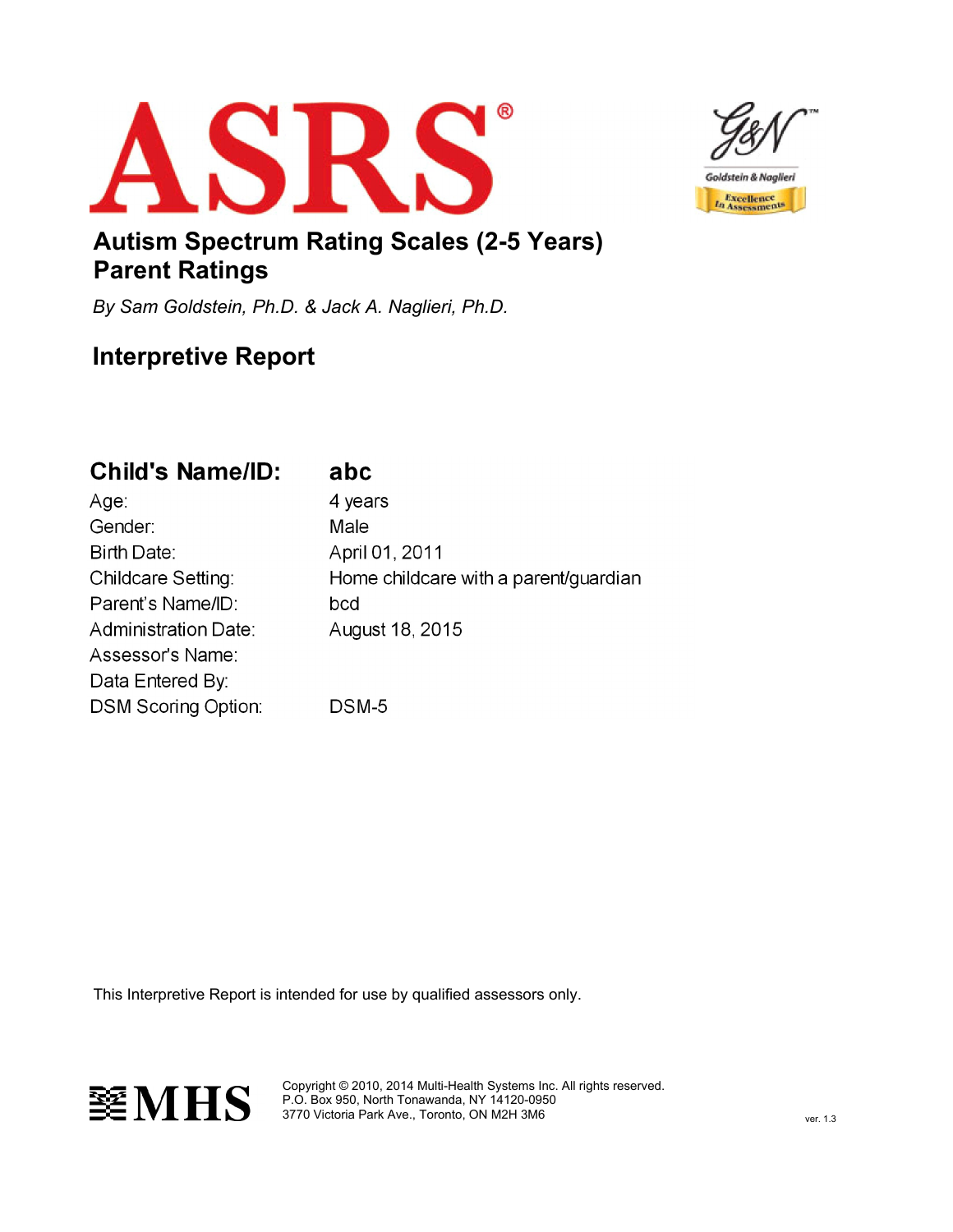## Overview of Results

The Autism Spectrum Rating Scales (2-5 Years) Parent Ratings form [ASRS (2-5 Years) Parent] is used to quantify observations of a child that are associated with Autism Spectrum Disorder. When used in combination with other information, results from the ASRS (2-5 Years) Parent form can help determine the likelihood that a child has symptoms associated with Autism Spectrum Disorder; this information can then be used to determine treatment targets. This computerized report provides quantitative information from the ratings of the child. Additional interpretive information can be found in the ASRS Technical Manual. This Interpretive Report is intended for use by qualified assessors only.

Based on responses to the ASRS (2-5 Years) Parent form, abc relates well to adults, and does not have problems with attention and/or motor and impulse control; however, he has difficulty using appropriate verbal and non-verbal communication for social contact, engages in unusual behaviors, has difficulty relating to children, has difficulty providing appropriate emotional responses to people in social situations, uses language in an atypical manner, engages in stereotypical behaviors, has difficulty tolerating changes in routine, and overreacts to sensory stimulation.

# **T-scores**



T-score

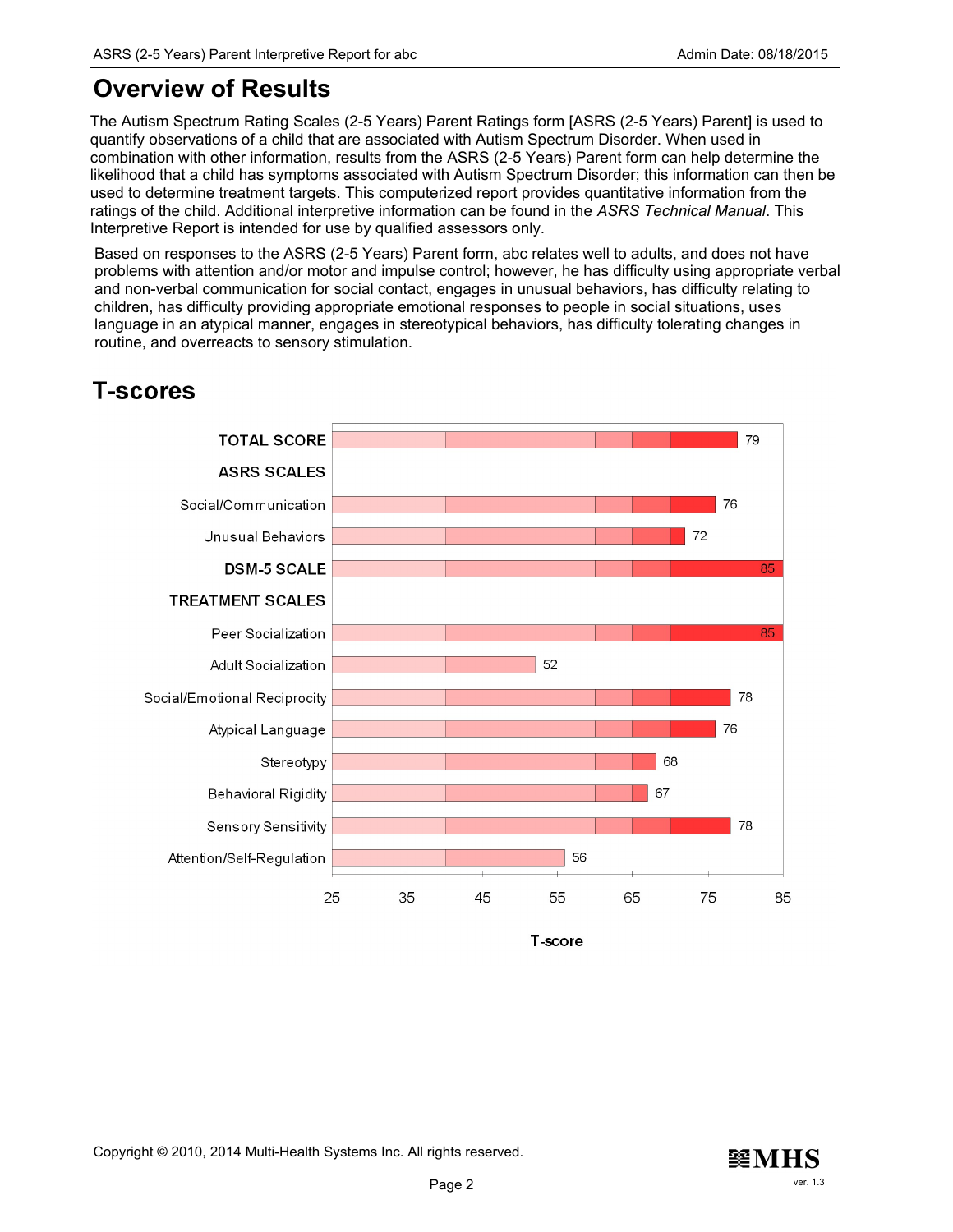# Detailed Scores

The following table summarizes the rater's observations of abc and provides general information about how he compares to the normative group. Please refer to the ASRS Technical Manual for more information on the interpretation of these results.

| <b>Scale</b>                       | <b>T-score</b><br>(90% CI) | <b>Percentile</b> | <b>Classification</b>      | <b>Interpretive Guideline</b>                                                                                                                              |
|------------------------------------|----------------------------|-------------------|----------------------------|------------------------------------------------------------------------------------------------------------------------------------------------------------|
| <b>TOTAL SCORE</b>                 |                            |                   |                            |                                                                                                                                                            |
| <b>Total Score</b>                 | 79<br>$(75-81)$            | 99                | <b>Very Elevated Score</b> | Has many behavioral characteristics<br>similar to children diagnosed with Autism<br><b>Spectrum Disorder.</b>                                              |
| <b>ASRS SCALES</b>                 |                            |                   |                            |                                                                                                                                                            |
| Social/<br>Communication           | 76<br>$(72-78)$            | 99                | <b>Very Elevated Score</b> | Has difficulty using verbal and non-verbal<br>communication appropriately to initiate,<br>engage in, and maintain social contact.                          |
| <b>Unusual</b><br><b>Behaviors</b> | 72<br>$(67 - 75)$          | 99                | <b>Very Elevated Score</b> | Has trouble tolerating changes in routine.<br>Engages in apparently purposeless,<br>stereotypical behaviors. Overreacts to<br>certain sensory experiences. |
| <b>DSM-5 SCALE</b>                 |                            |                   |                            |                                                                                                                                                            |
| <b>DSM-5 Scale</b>                 | 85<br>$(80-87)$            | 99                | <b>Very Elevated Score</b> | Has symptoms directly related to the<br>DSM-5 diagnostic criteria for Autism<br><b>Spectrum Disorder.</b>                                                  |
| <b>TREATMENT SCALES</b>            |                            |                   |                            |                                                                                                                                                            |
| Peer<br>Socialization              | 85<br>$(76-86)$            | 99                | Very Elevated Score        | Has limited willingness and capacity to<br>successfully engage in activities that<br>develop and maintain relationships with<br>other children.            |
| Adult<br>Socialization             | 52<br>$(45-58)$            | 58                | Average Score              | No problem indicated.                                                                                                                                      |
| Social/Emotional<br>Reciprocity    | 78<br>$(71-80)$            | 99                | Very Elevated Score        | Has limited ability to provide an<br>appropriate emotional response to another<br>person in a social situation.                                            |
| Atypical<br>Language               | 76<br>$(62 - 76)$          | 99                | Very Elevated Score        | Spoken communication may be repetitive,<br>unstructured, or unconventional.                                                                                |
| Stereotypy                         | 68<br>$(58-71)$            | 96                | <b>Elevated Score</b>      | Engages in apparently purposeless and<br>repetitive behaviors.                                                                                             |
| Behavioral<br>Rigidity             | 67<br>$(60-70)$            | 96                | <b>Elevated Score</b>      | Has difficulty tolerating changes in routine,<br>activities, or behavior; aspects of the<br>environment must remain unchanged.                             |
| Sensory<br>Sensitivity             | 78<br>$(66-79)$            | 99                | Very Elevated Score        | Overreacts to certain experiences sensed<br>through touch, sound, vision, smell, or<br>taste.                                                              |
| Attention/<br>Self-Regulation      | 56<br>$(49-61)$            | 73                | Average Score              | No problem indicated.                                                                                                                                      |

Note. CI = Confidence Interval.

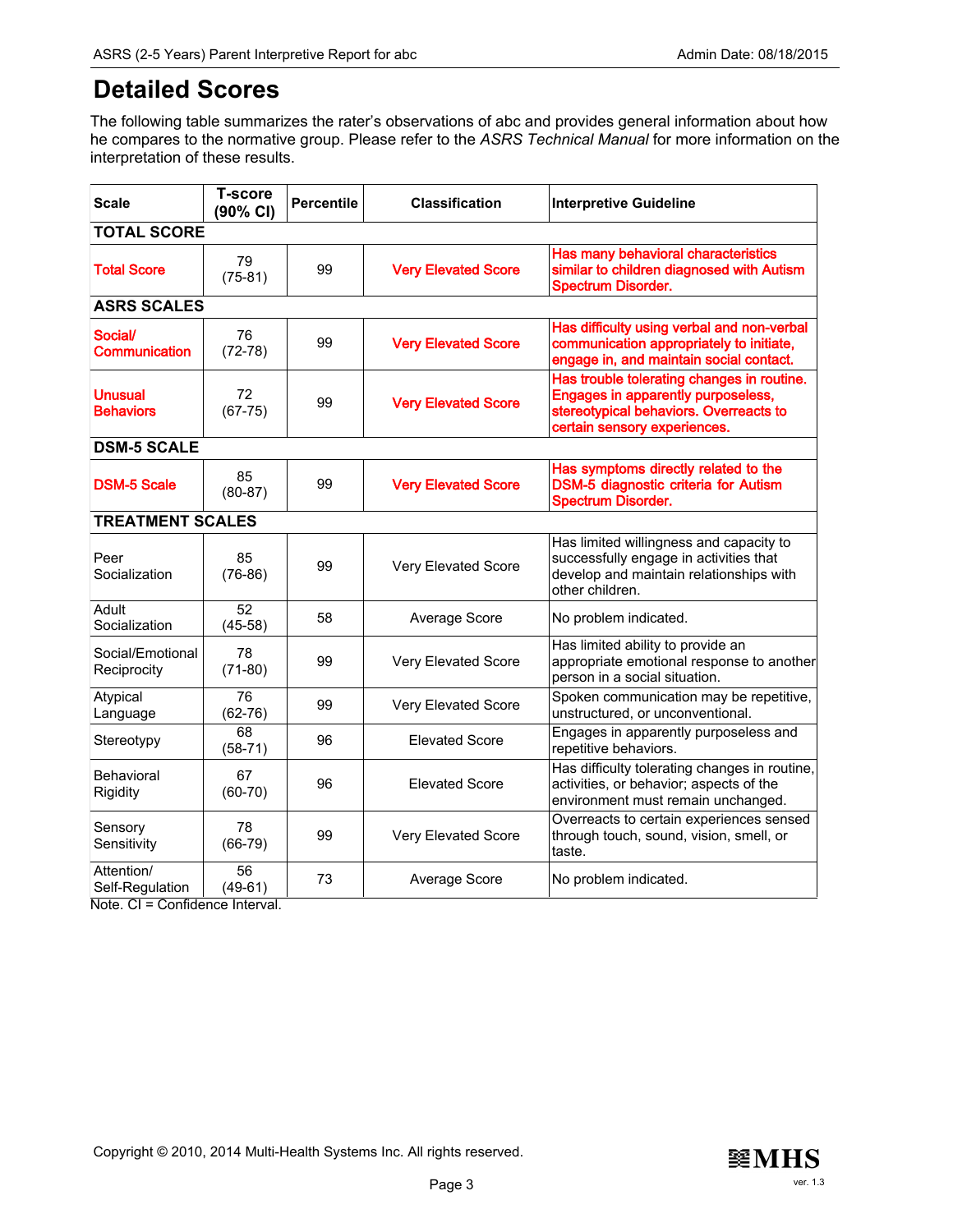## Summary of Results

The following section summarizes the rater's observations of abc on the ASRS (2-5 Years) Parent form. Scores reported in this section include the obtained T-score, 90% Confidence Interval (CI), and Percentile Rank. Higher scores indicate greater problems.

### ASRS Scales

Ratings on the Social/Communication scale indicate the extent to which the child uses verbal and nonverbal communication appropriately to initiate, engage in, and maintain social contact. Ratings on this scale yielded a T-score of 76 (90% CI = 72-78), which is ranked at the 99th percentile, and falls in the Very Elevated Score range.

Ratings on the **Unusual Behaviors** scale indicate the child's level of tolerance for changes in routine, engagement in apparently purposeless and stereotypical behaviors, and overreaction to certain sensory experiences. Ratings on this scale yielded a T-score of 72 (90% CI = 67-75), which is ranked at the 99th percentile, and falls in the Very Elevated Score range.

### Treatment Scales

Ratings on the Peer Socialization scale indicate the child's willingness and capacity to successfully engage in activities that develop and maintain relationships with other children. Ratings on this scale yielded a Tscore of 85 (90% CI = 76-86), which is ranked at the 99th percentile, and falls in the Very Elevated Score range.

Ratings on the **Adult Socialization** scale indicate the child's willingness and capacity to successfully engage in activities that develop and maintain relationships with adults. Ratings on this scale yielded a Tscore of 52 (90% CI = 45-58), which is ranked at the 58th percentile, and falls in the Average Score range.

Ratings on the Social/Emotional Reciprocity scale indicate the child's ability to provide an appropriate emotional response to another person in a social situation. Ratings on this scale yielded a T-score of 78 (90% CI = 71-80), which is ranked at the 99th percentile, and falls in the Very Elevated Score range.

Ratings on the **Atypical Language** scale indicate the extent to which the child is able to utilize spoken communication in a structured and conventional way. Ratings on this scale yielded a T-score of 76 (90% CI = 62-76), which is ranked at the 99th percentile, and falls in the Very Elevated Score range.

Ratings on the Stereotypy scale indicate the extent to which the child engages in apparently purposeless and repetitive behaviors. Ratings on this scale yielded a T-score of 68 (90% CI = 58-71), which is ranked at the 96th percentile, and falls in the Elevated Score range.

Ratings on the Behavioral Rigidity scale indicate the extent to which the child tolerates changes in his environment, routines, activities, or behaviors. Ratings on this scale yielded a T-score of 67 (90% CI = 60- 70), which is ranked at the 96th percentile, and falls in the Elevated Score range.

Ratings on the **Sensory Sensitivity** scale indicate the child's level of tolerance for certain experiences sensed through touch, sound, vision, smell, or taste. Ratings on this scale yielded a T-score of 78 (90% CI = 66-79), which is ranked at the 99th percentile, and falls in the Very Elevated Score range.

Ratings on the **Attention/Self-Regulation** scale indicate the extent to which the child is able to appropriately focus attention on one thing while ignoring other things, as well as how well the child controls his behavior and thoughts, maintains focus, and resists distraction. Ratings on this scale yielded a T-score of 56 (90% CI = 49-61), which is ranked at the 73rd percentile, and falls in the Average Score range.

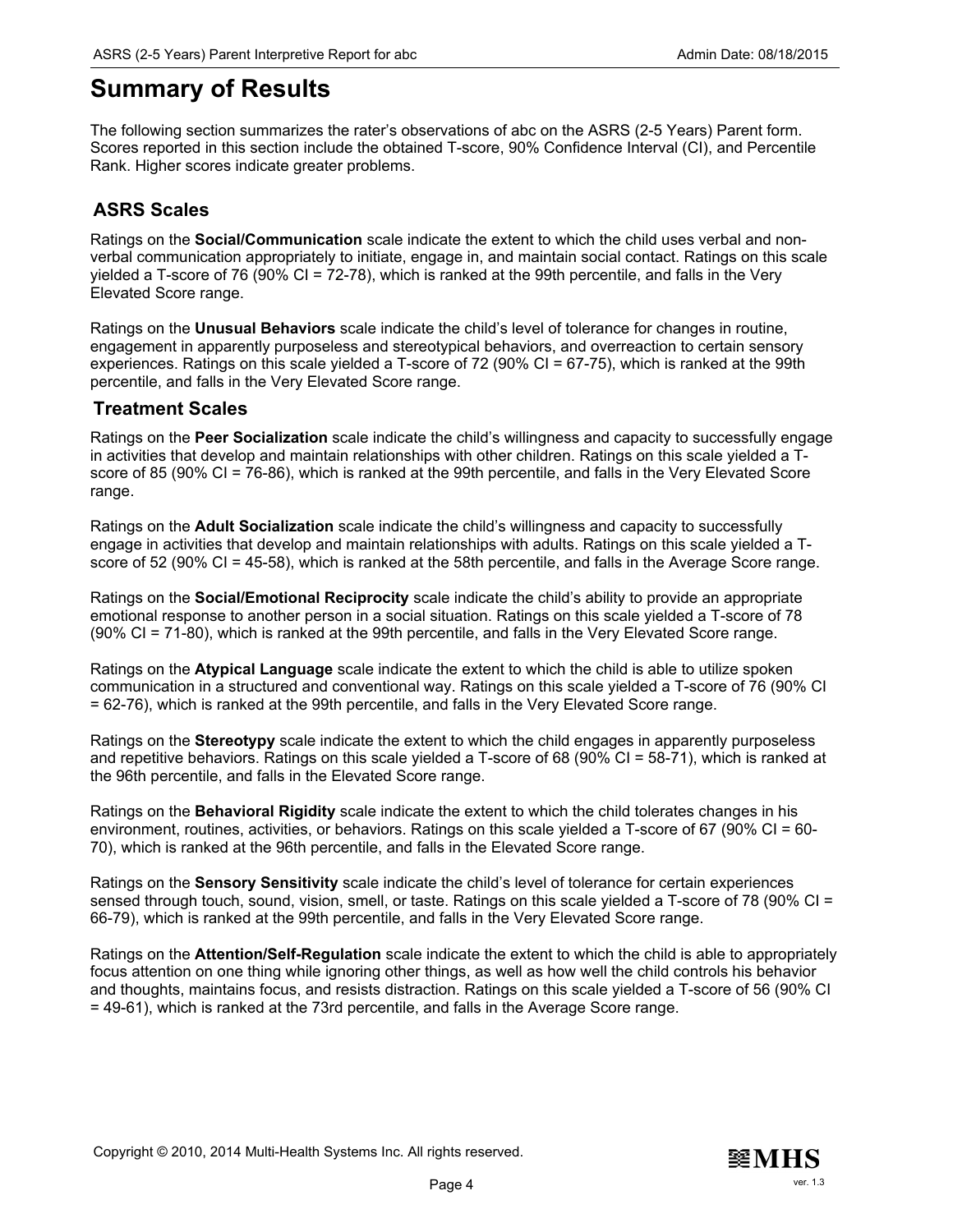#### Total Score and DSM-5 Scale

Ratings on the Total Score scale indicate the extent to which the child's behavioral characteristics are similar to the behaviors of children diagnosed with Autism Spectrum Disorder. Ratings on this scale yielded a T-score of 79 (90% CI = 75-81), which is ranked at the 99th percentile, and falls in the Very Elevated Score range.

Ratings on the DSM-5 Scale indicate how closely the child's symptoms match the DSM-5 criteria for Autism Spectrum Disorder. Ratings on this scale yielded a T-score of 85 (90% CI = 80-87), which is ranked at the 99th percentile, and falls in the Very Elevated Score range.

This pattern of scores indicates that the child has symptoms directly related to the DSM-5 diagnostic criteria, and is exhibiting many of the associated features characteristic of Autism Spectrum Disorder.

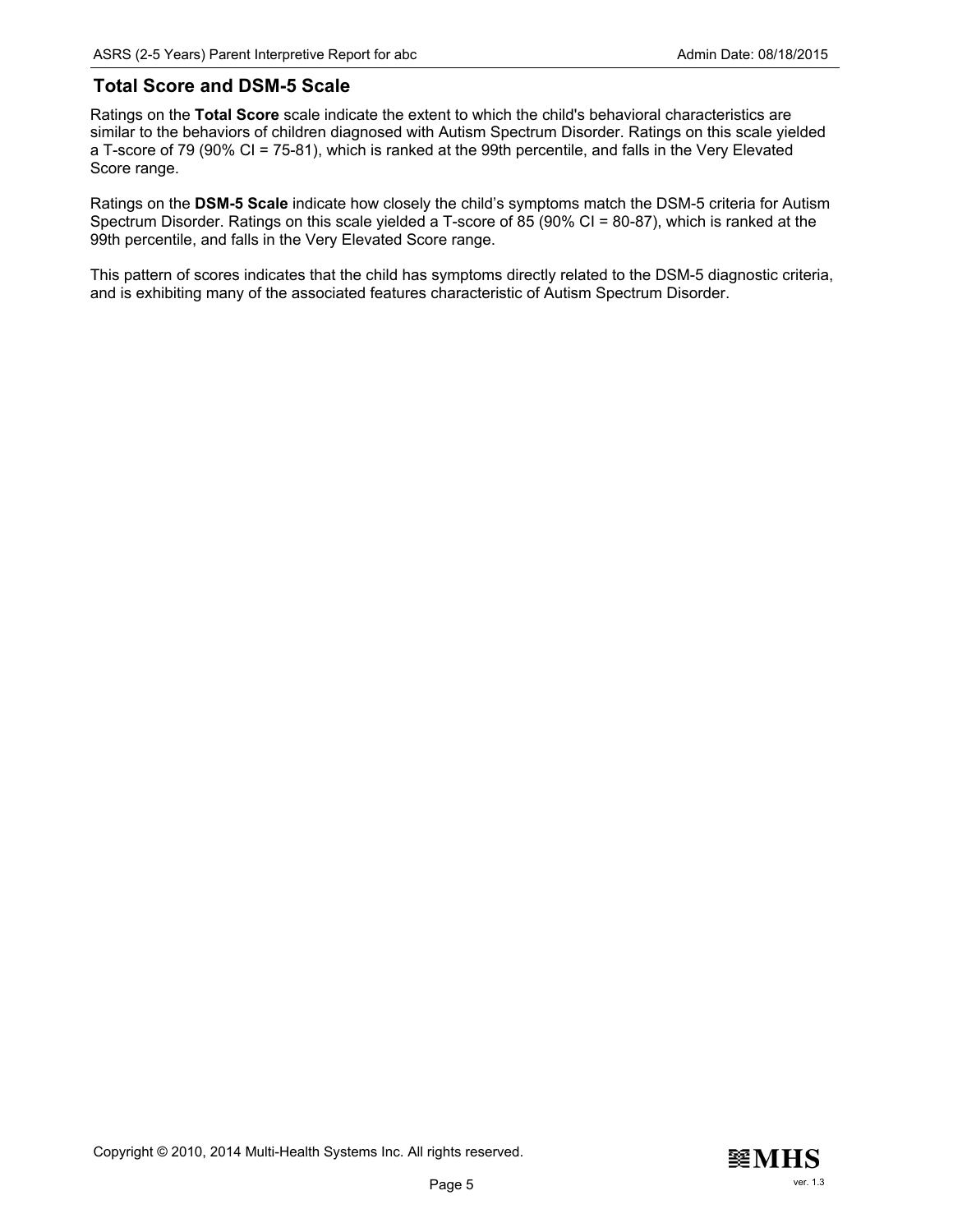# Treatment Targets

This section provides treatment targets based on elevated item scores (see ASRS Items by Scale and Raw Scale Scores for a full list of elevated items). See the ASRS Technical Manual for more information on elevated items and their use in formulating treatment targets.

### Elevated Treatment Scales

This section provides treatment targets based on elevated items from all Slightly Elevated, Elevated, or Very Elevated Treatment Scales.

#### Peer Socialization

- · Increase the amount of play with others.
- · Increase ability to carry on appropriate conversations with other children.
- · Increase interactive play with others.
- · Increase the ability to play interactively with other children.
- · Increase the ability to respond appropriately when speaking to other children.
- · Increase the ability to seek out other children for socialization.
- · Improve social relations with peers.
- · Increase the ability to understand and respond appropriately to humor.
- · Improve quality of peer interactions.

### Social/Emotional Reciprocity

- Improve the ability to understand the feelings of others.
- · Increase the ability to look at others appropriately while talking with them.
- · Increase the ability to look at others appropriately while interacting with them.
- Increase the ability to appreciate and understand the views of others.
- · Increase the ability to share enjoyable activities with others.
- · Increase the ability to appropriately recognize social cues.
- · Increase the ability to look at others when being spoken to.
- · Increase the ability to respond appropriately to others' interests.
- · Increase the ability to share and express pleasure when interacting with others.

### Atypical Language

- · Elevate language skills to an age-appropriate level.
- Demonstrate appropriate pitch, tone, and rhythm in speech.
- · Increase appropriate social language by reducing the frequency of repetitive, out-of-context speech.
- · Increase appropriate use of pronouns.
- · Reduce echolalia.

### **Stereotypy**

- · Reduce obsessive lining up behavior.
- Reduce self-stimulatory behavior (e.g., hand flapping).
- · Reduce inappropriate use of objects.

### Behavioral Rigidity

- · Increase flexibility and reduce rigidity in being able to engage in activities in a variety of ways.
- · Increase flexibility in dealing with unexpected changes.
- Reduce the need to keep certain objects with him/her at all times.
- · Reduce rigidity and inflexibility in accepting changes in routine.

#### Sensory Sensitivity

- · Increase the ability to tolerate touch and normal physical contact.
- · Increase the ability to respond appropriately to loud noises.
- Reduce pica.
- · Increase appropriate response to tactile stimulation.

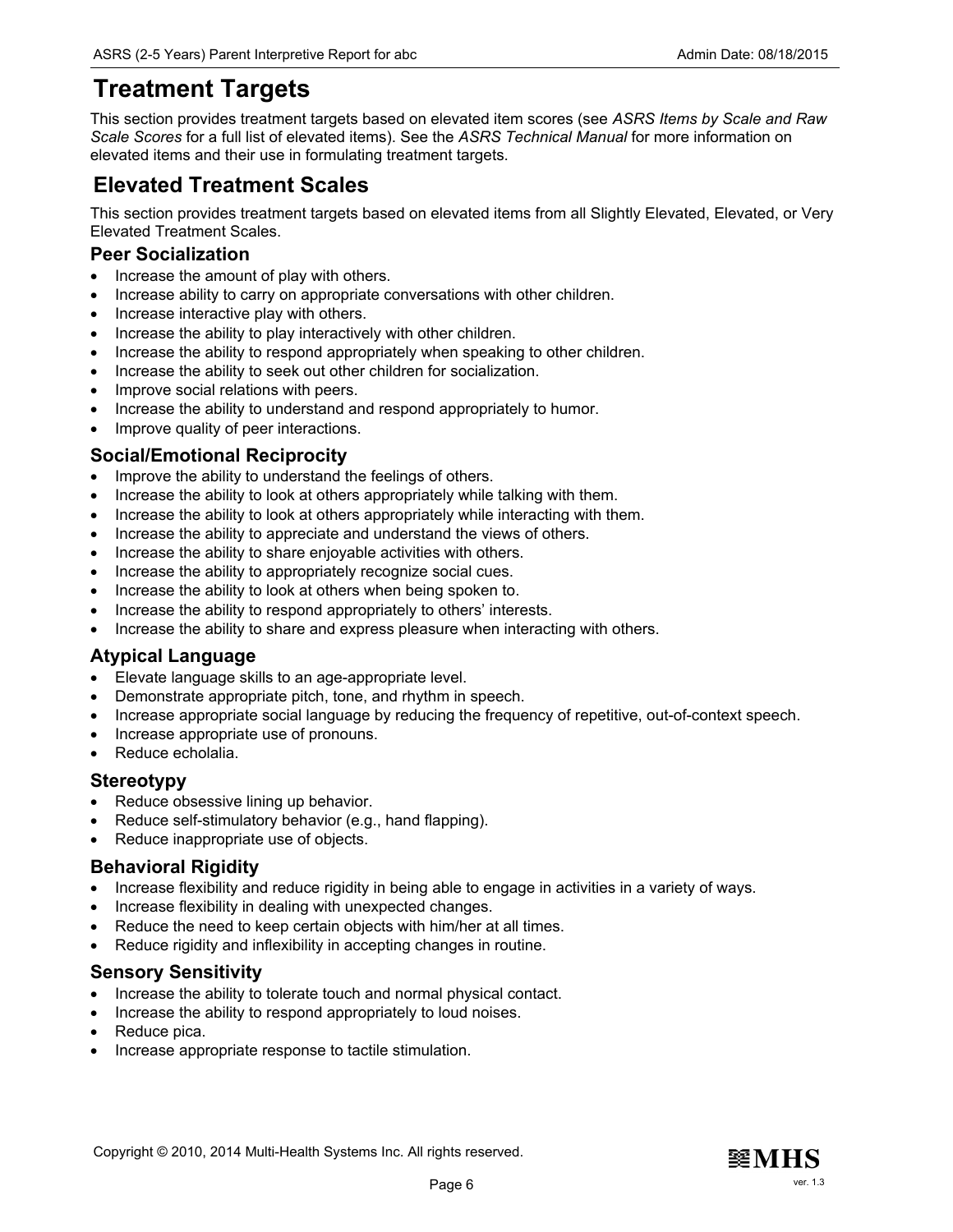### Other Treatment Considerations

This section provides treatment targets based on all elevated items not described above (see the ASRS Technical Manual for details).

- Increase the ability to point upon direction. (Social/Communication)
- Develop imaginary play. (Social/Communication)
- · Increase the ability to appropriately start conversations with others. (Social/Communication)
- · Increase the ability to maintain appropriate conversations. (Social/Communication)
- · Increase the ability to play appropriately with toys. (Social/Communication)
- · Increase the ability to make needs known to others. (Social/Communication)
- · Increase ability to carry on an appropriate conversation with adults. (Adult Socialization)
- · Increase ability to sustain attention for enjoyable activities. (Attention/Self-Regulation)
- · Develop ability to sit still when required. (Attention/Self-Regulation)
- · Increase ability to sustain attention in the presence of distractions. (Attention/Self-Regulation)

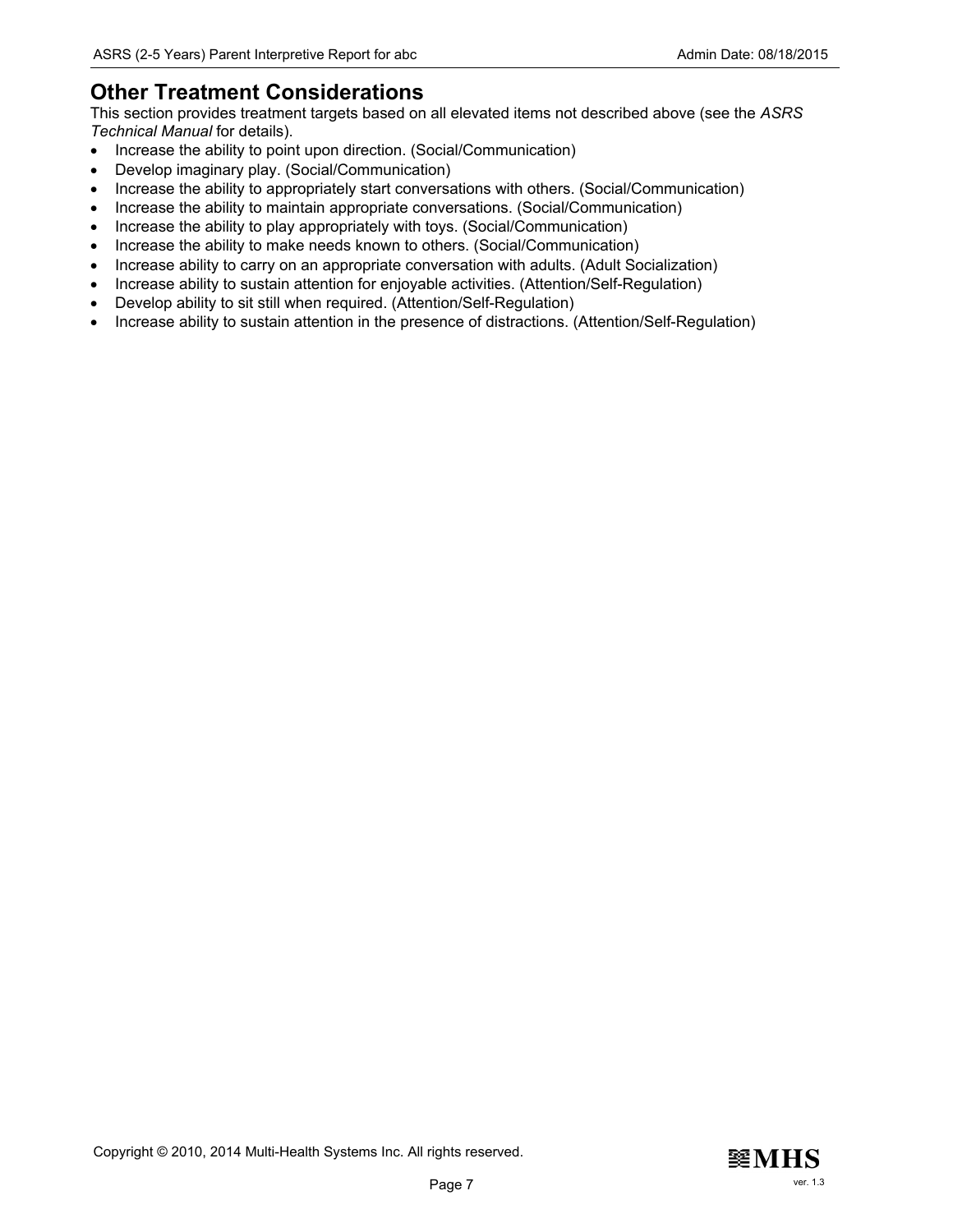## ASRS (2-5 Years) Parent Ratings Feedback Handout

| <b>Child's Name/ID:</b>  | abc             |
|--------------------------|-----------------|
| <b>Child's Age:</b>      | 4 years         |
| Date of Assessment:      | August 18, 2015 |
| <b>Parent's Name/ID:</b> | bcd             |
| <b>Assessor's Name:</b>  |                 |

#### This feedback handout explains scores from parent ratings of this child's behaviors as assessed by using the ASRS (2-5 Years) Parent form. This section of the report may be given to parents (caregivers) or to a third party upon parental consent.

#### What is the ASRS?

The ASRS is a set of rating scales that is used to gather information about the behaviors and feelings of children. These rating scales can be completed by parents and teachers/childcare providers. The ASRS forms were developed by Drs. Goldstein and Naglieri, experts in child and adolescent behavior and test development. Research has shown that the ASRS scales are reliable and valid, which means that you can trust these scores.

#### Why do parents complete the ASRS?

Information from parents (or guardians) about their child's behavior is extremely important, as parents generally know their child better than anyone else. Parents can describe their child's behaviors in a number of different situations, including in the home and in the community.

The most common reason for using the ASRS is to better understand a child who is having difficulty and to determine how to help. The ASRS can also be used to make sure that treatment services are helping, or to see if the child is improving. Sometimes the ASRS is used for a routine check, even if there is no reason to suspect the child is struggling with a problem. If you are not sure why you were asked to complete the ASRS, please ask the assessor listed at the top of this feedback handout.

#### How does the ASRS work?

The parent read 70 items, and decided how often the child displayed each behavior in the past four weeks ("Never," "Rarely," "Occasionally," "Frequently," or "Very Frequently"). The parent's responses to these 70 statements were combined into several groups of items. Each group of items describes a certain type of behavior (for example, socialization). The parent's responses were compared with what is expected for children in the same age group as abc. This information helps the assessor know if abc is having more difficulty in a certain area than his peers. All of this information is used to determine if abc needs help in a certain area and what kind of help is needed.

#### Results from the ASRS

The assessor who asked the parent to complete the ASRS will help explain these results and answer any questions you might have. As you go through the results, it is very helpful to share any additional insights that you might have, make notes, and freely discuss the results with the assessor. If the results do not make sense to you, you should let the assessor know so that you can discuss other possible explanations for reported behaviors.

The following tables list the main topics covered by the ASRS (2-5 Years) Parent form. These tables give you information about whether the parent described typical or average levels of concern (that is, "not an area of concern"), or if the parent described "more concerns than average." The tables also give you a short description of the types of difficulties that are included in each possible problem area. abc may not show all of the problems in an area; it is possible to have "more concerns than average" even if only some of the problems are happening. Also, it is possible that a parent may describe typical or average levels of concern even if abc is showing *some* of the problems in an area. Note that a checkmark in the "more concerns than average" box does not necessarily mean that abc has a serious problem and is in need of treatment. ASRS results must be combined with information from other sources (for example, other test results and observations of the child) and be confirmed by a qualified clinician before a conclusion is made that an actual problem exists.

Copyright © 2010, 2014 Multi-Health Systems Inc. All rights reserved.